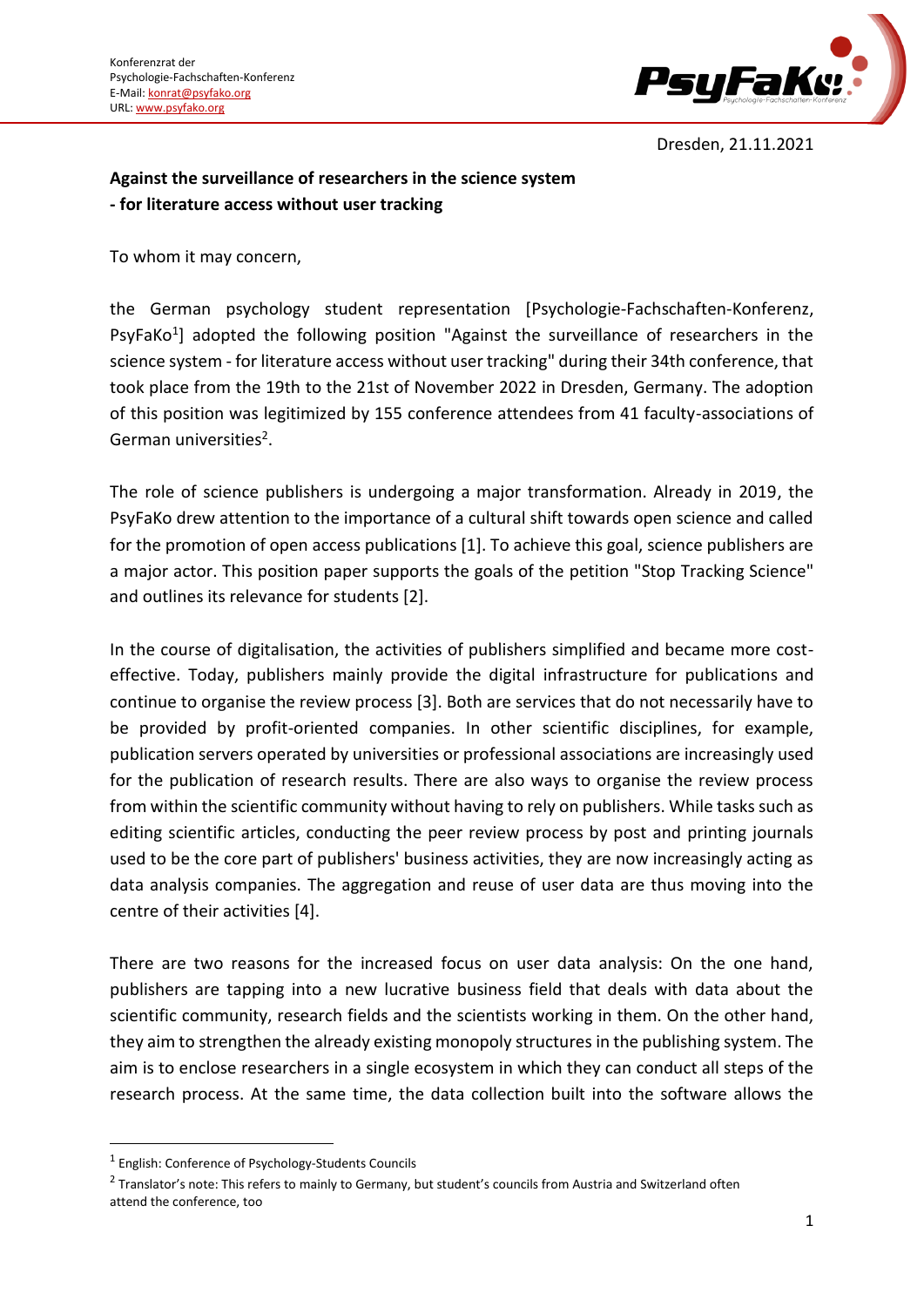

provider to make this data available to other organisations for evaluation purposes. Data collection starts with literature searches and corresponding access to articles but goes far beyond that. Literature management software provided by publishers supports researchers in their work, but also enables the collection of user data. As this process is not fully transparent it is hard to understand for users, whether they be students or lecturers, to what extent user data is collected and analysed. In October 2021, the Committee on Academic Libraries and Information Systems of the German Research Foundation (DFG) reported extensively on the diverse tracking methods, ranging from the use of bidstream data and port scanning to the application of so-called "publisher trojans". Even though some of the software used is described in the publishers' terms of use, these tools go far beyond normal website tracking and the DFG analysis concluded that their legality is questionable under German data protection law. [5].

The current developments can be described as an increasing commercialisation of science. In our view, this violates the principle of freedom of science assured in the Basic Law of the Federal Republic of Germany, as well as the understanding of science as a public good. Freedom of science is assured at the national level in Article 5 (3) of the Basic Law. Internationally freedom of science is recognised as a human right by the UN [6]. If scientists feel threatened and forced to stop their research as a result of the profiling and disclosure of their data, these fundamental rights are violated.

Furthermore, research is largely funded by the state [7]. Knowledge acquired through publicly funded research projects should therefore be freely available to any person. Private individuals without access to university libraries cannot be expected to pay again for access to research largely funded by their tax money. Scientists should have free access to existing literature without being restricted to journals of individual publishers for which their university has purchased access.

Science is characterised by constant exchange of knowledge and expertise. In view of current challenges, such as climate change or the corona pandemic, interdisciplinary cooperation is indispensable. Researchers from all disciplines need free access to insights from other disciplines in order to answer these complex questions. It is also of paramount importance that scientific findings regarding such urgent topics are made known to the public and presented in a comprehensible way. To ensure this, science journalists, among others, must be able to freely access a broad literature base and everyone must be able to check primary sources. Currently, scientific findings are hardly accessible to the general public unless they have been published open access. We criticise this situation. Not only the free exercise of science is a human right, but so is participation in scientific progress [8].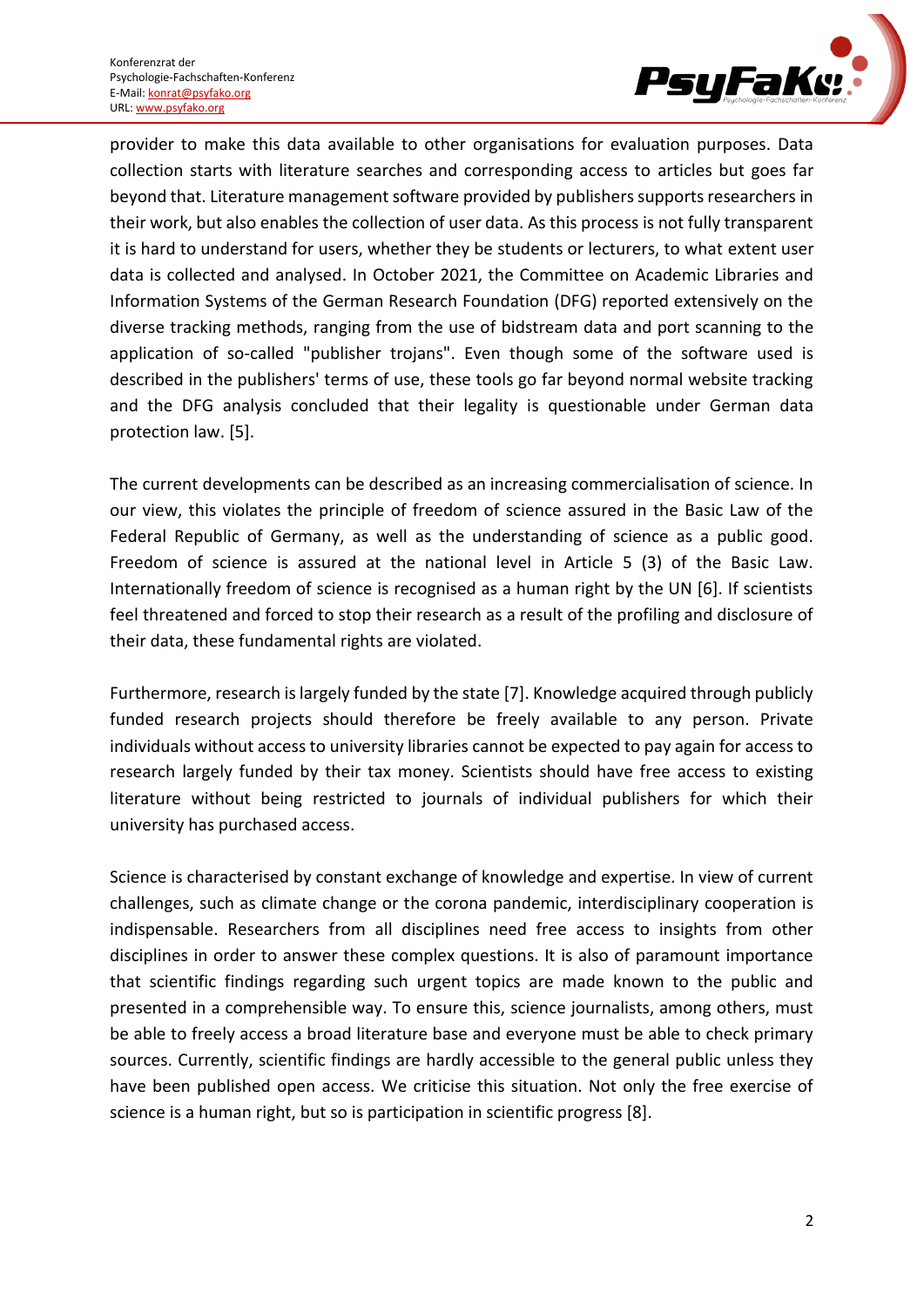

We see user tracking of scientists and the resulting commercialisation of data firstly as a threat to the freedom of science and secondly as a risk to each individual person whose data is collected in the process. In this way, data can be made available to employers, who may use it for non-transparent personnel decisions. Beyond that, there is the risk of misuse, as the collected data can be made available to organisations and authoritarian governments, which use it as a basis for personally attacking or suppressing scientists in certain research fields. As publishers operate worldwide, this is a problem of international scope.

We therefore fully endorse the central demands of the petition "Stop Tracking Science" which are listed below. In addition, the PsyFaKo considers it urgent that the topic of publisher practices also finds its way into academic teaching due to its high relevance for students. This is expressed in the fourth demand we have added:

1. Tracking of academics must stop and can no longer be a subject of negotiations between research institutes and publishers.

2. Open standards in scholarly communication must take precedence over solutions that promote monopolies of knowledge and provider lock-in.

3. All actors in science governance must redesign their decision-making and evaluation instruments and overcome their fixation on bibliometric indicators.

4. Business practices of publishers must be covered in academic teaching and students should reflect them critically regarding the effects on an individual level as well as on the level of the scientific system.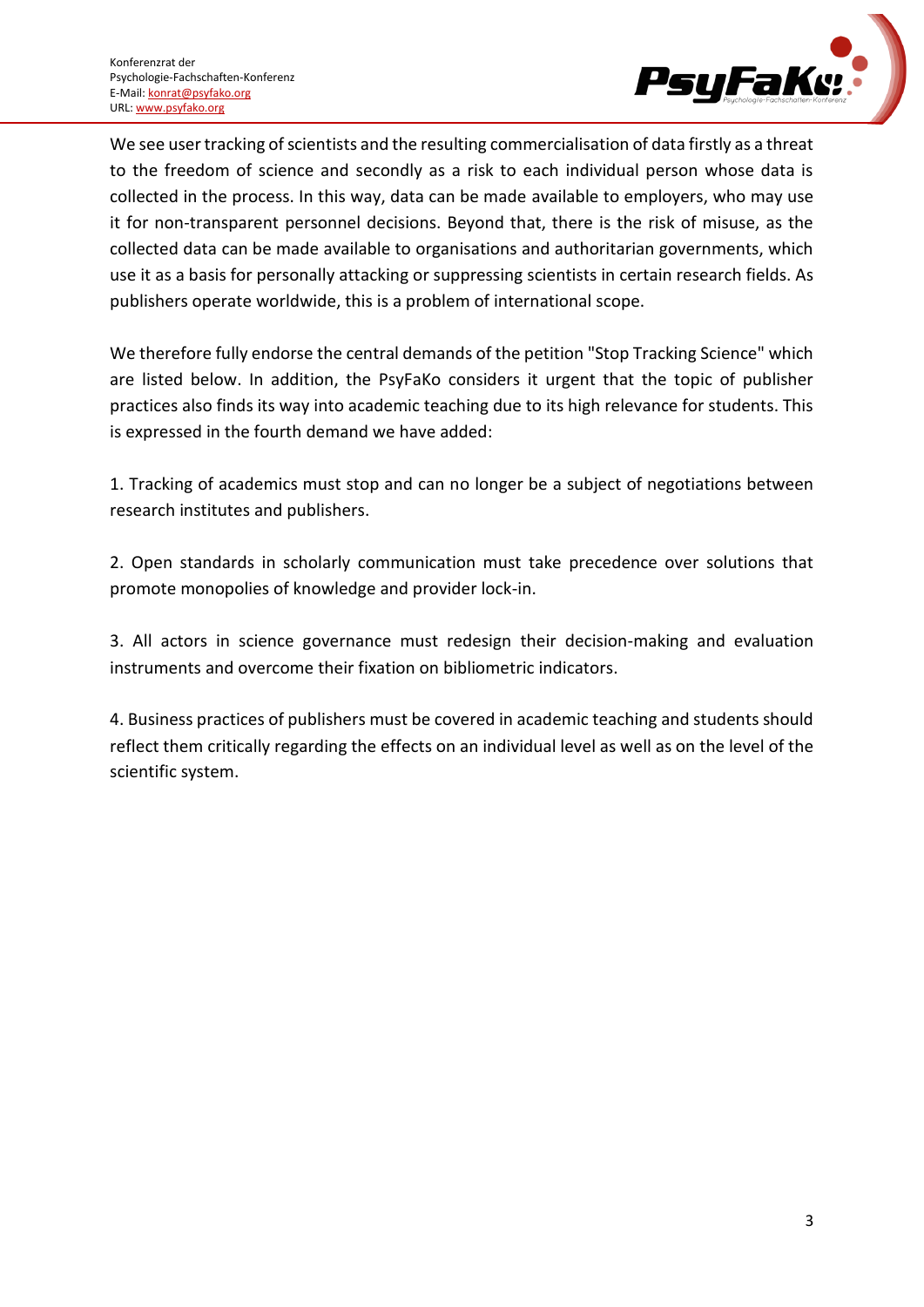

Please do not hesitate to contact us if you have any further questions.

Signed, the *Konferenzrat der Psychologie-Fachschaften-Konferenz* [Executive Committee of the PsyFaKo e.V.]

Alina Dieminger SRH Hochschule Heidelberg

Johannes Füßler SRH Hochschule Heidelberg

Konrad Rothe Paparoni Universität Hildesheim

Imke Vassil Universität Hildesheim Daniel Weinert Ludwig-Maximilians-Universität München